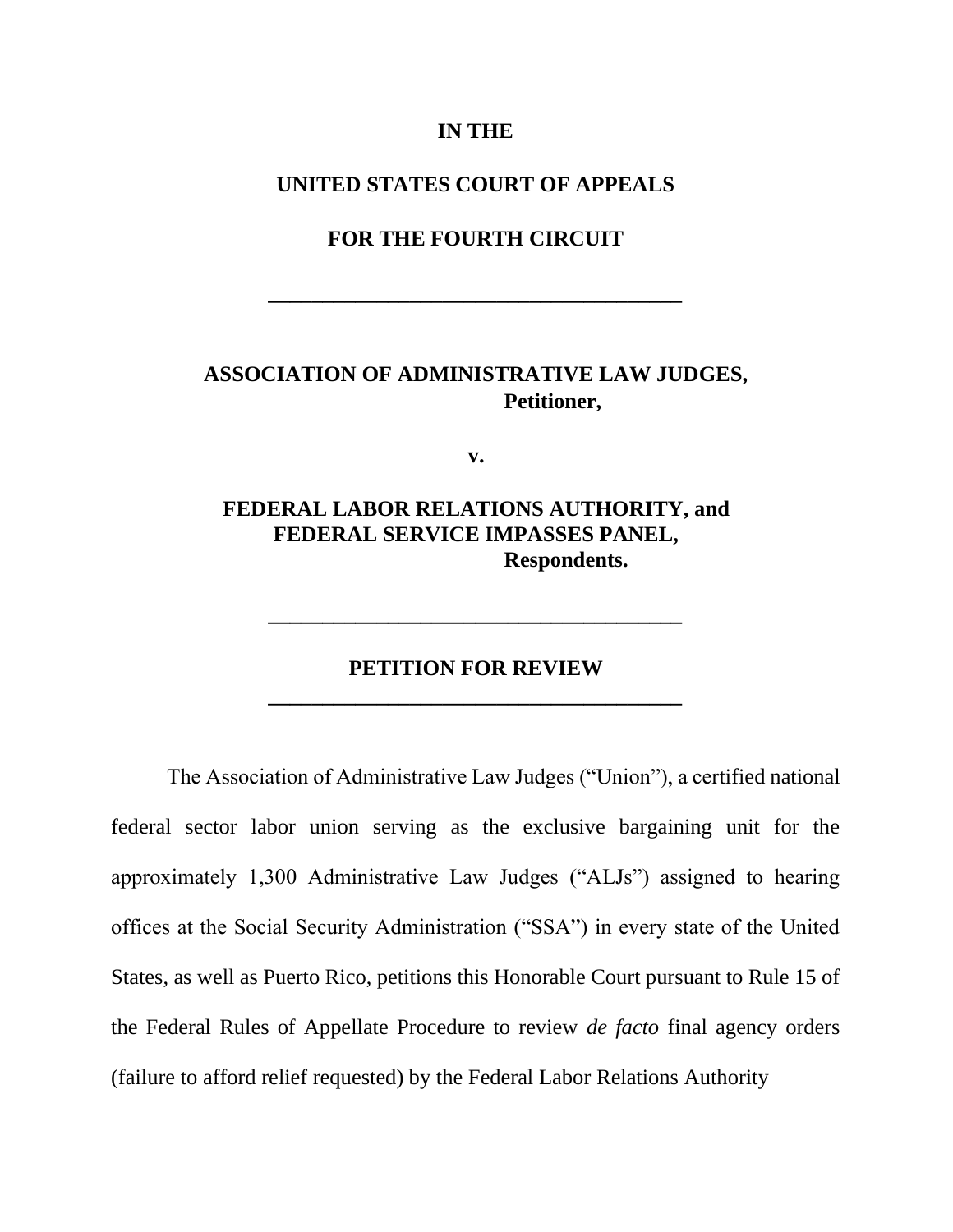("Authority") and the Federal Service Impasses Panel ("FSIP") pursuant to 5 U.S.C. §7123 and *Thunder Basin Coal Co. v. Reich*, 510 U.S. 200, 202-204 (1994).

Specifically, the Union seeks review of the Authority's constructive denial of its request for a stay and a decision on the merits by failing to respond, as well as failing to afford any relief restraining the FSIP from asserting jurisdiction over a labor dispute between the Union and the SSA.<sup>1</sup> Similarly, the Union seeks review of the determination of the FSIP to assert jurisdiction despite the Union's objections.

The Union alleged before both the FSIP and the Authority that 5 U.S.C. §7119, the statute governing the appointment of the members of the FSIP violates Article II, Section 2, Clause 2 of the U.S. Constitution ("Appointments Clause") and, as a result, the FSIP is unconstitutionally constituted and accordingly cannot legally exercise jurisdiction over the Union. Specifically, the Union alleges the method by which the members of the FSIP are appointed under the statute unconstitutionally

<sup>&</sup>lt;sup>1</sup> 5 U.S.C. § 7123 (a) provides that final orders of the Authority are reviewable by the U.S. Court of Appeals. "Final order" is not defined in the FLRA Statute, but "order" is defined in the Administrative Procedure Act. Order means "the whole or part of a final disposition whether affirmative, negative, injunctive, or declaratory in form, of an agency.  $\ldots$  " 5 U.S.C. § 551(6).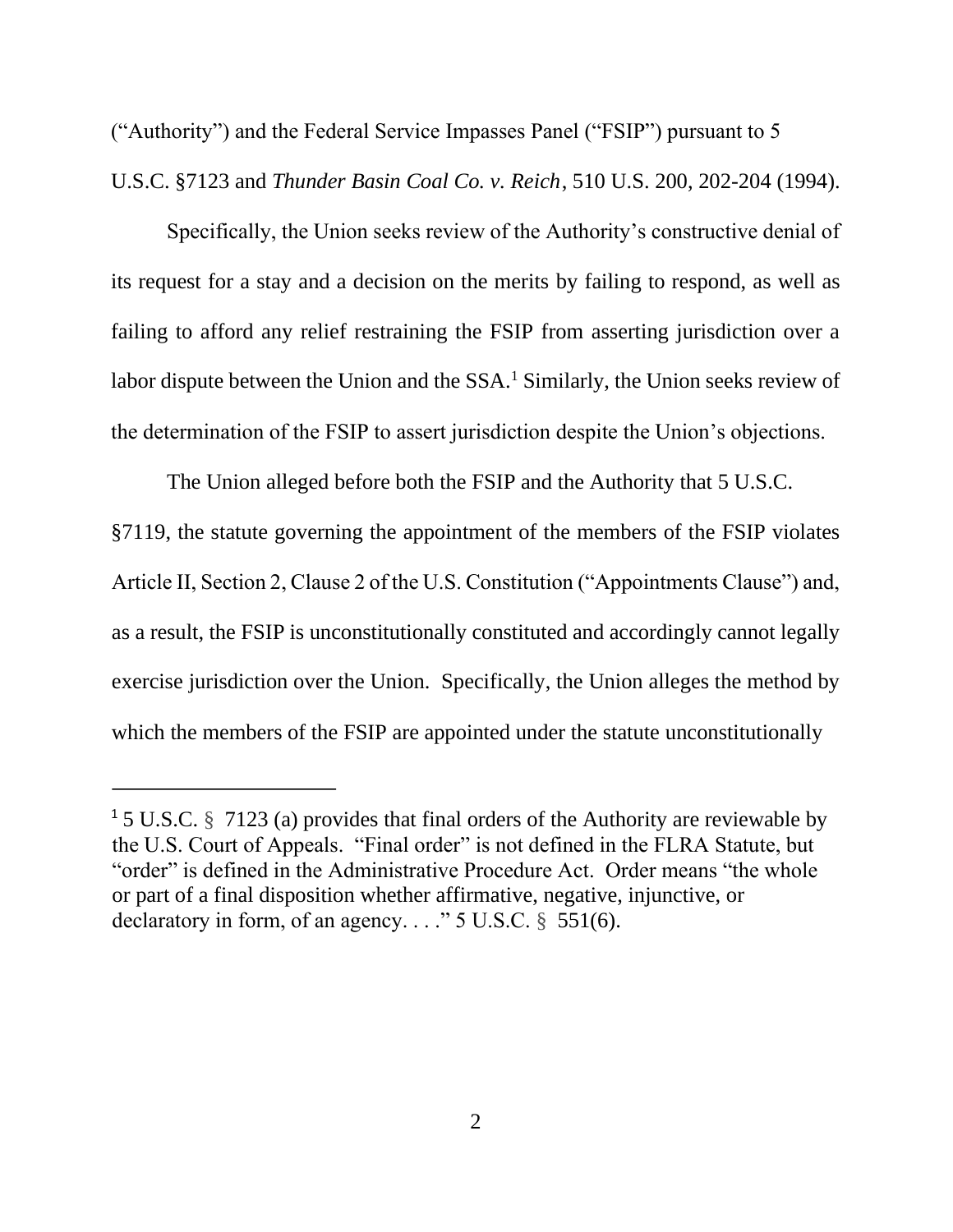confers upon the President plenary power to appoint principal officers in violation of the Appointments Clause.

Under prevailing case law, the chair and all panel members of the FSIP are principal officers. The panel members' current method of appointment does not require Senate confirmation. The statute is unconstitutional because it violates the Appointments Clause. *See Lucia v. Securities and Exchange Commission*, 585 U.S. \_\_, 138 S. Ct. 2044, 2054-56 (2018) (holding that Administrative Law Judges are officers within the meaning of the Appointments Clause and remanding to the D.C. Circuit); *Freytag v. Commissioner of Internal Revenue*, 501 U.S. 868, 878-882 (1991) (adopting the "significant authority" test to distinguish Appointments - Clause officers from run-of-the-mill employees of the federal government).

## **FACTS**

The Association of Administrative Law Judges is the collective bargaining unit for approximately 1,300 Administrative Law Judges of the Social Security Administration. As of October 1, 2019, approximately 167 Union members were stationed at local Social Security Offices of Hearing Operations in Maryland, Virginia, West Virginia, North Carolina, and South Carolina.

For a total of seven weeks between March 2019 to June 2019, the SSA and the Union engaged in term collective bargaining negotiations for a successor collective bargaining agreement. On June 28, 2019, Federal Mediation and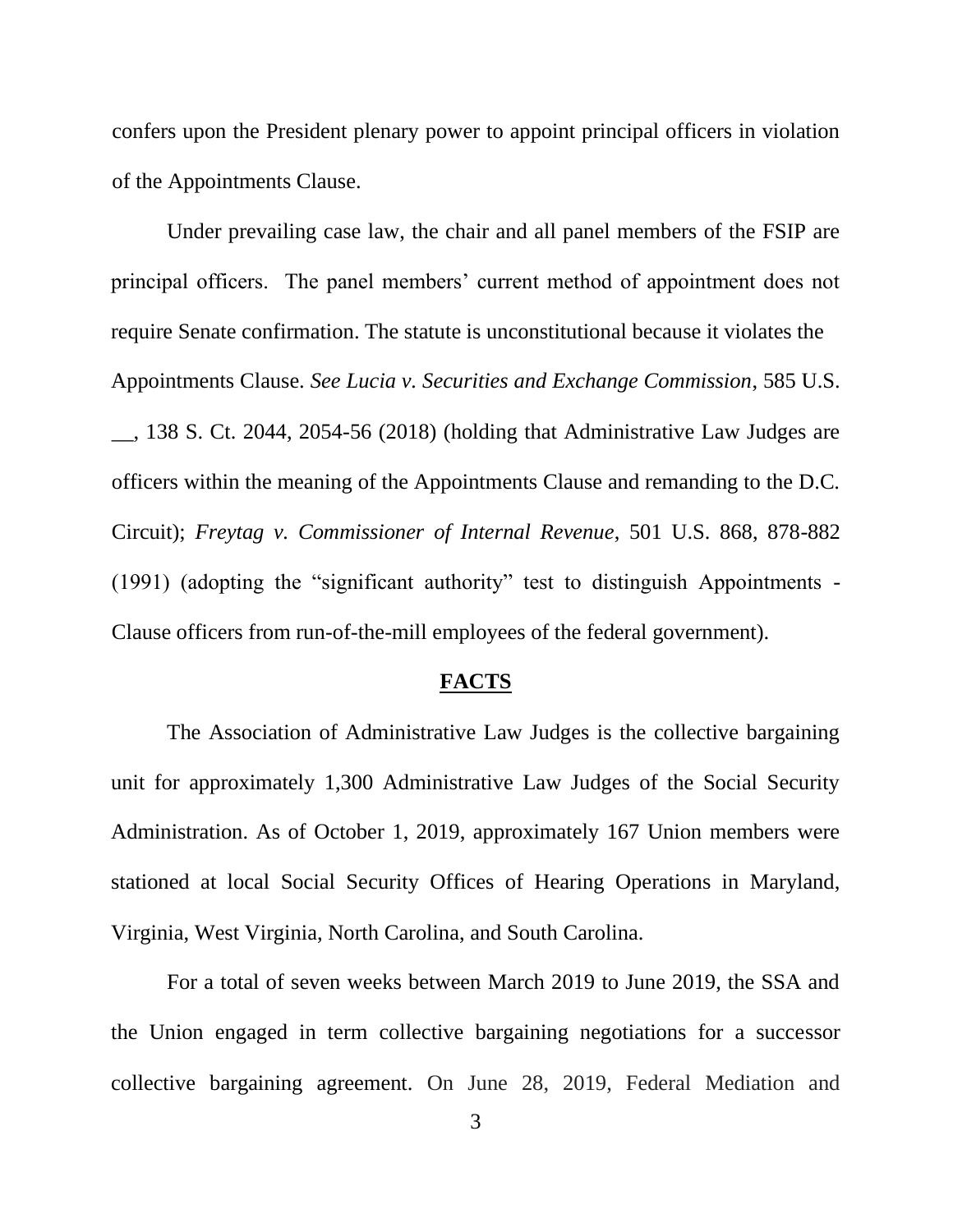Conciliation Service Commissioner Randall J. Mayhew certified the parties' negotiations at impasse. Approximately four months later, on October 2, 2019, the SSA requested that the FSIP assert jurisdiction over the Union and the issues certified at impasse.

On October 18, 2019, the Union objected to the FSIP asserting jurisdiction on the grounds that the FSIP is not constitutionally constituted, and is thus a nullity incapable of lawfully functioning in this case. The objection set forth the reasons for granting the relief requested and the facts relied upon, and included evidence to support the facts relied upon in the motion. Additionally, on November 14, 2019, the Union filed a supplemental opposition to the FSIP asserting jurisdiction over the labor dispute, renewing its objections and asserting additional grounds for the FSIP's lack of jurisdiction.

However, on January 9, 2020, the Union received an email from Merritt Weinstein, an Attorney Advisor with the FSIP, advising that the FSIP was asserting jurisdiction over the labor dispute. The FSIP did not rule on or even acknowledge any of the Union's jurisdictional objections. As a result, on January 10, 2020, the Union filed a Motion with the Authority, requesting that it stay the proceedings before the FSIP, enjoin the FSIP from continuing to assert jurisdiction, and issue a decision on the merits. The motion set forth the constitutional reasons for granting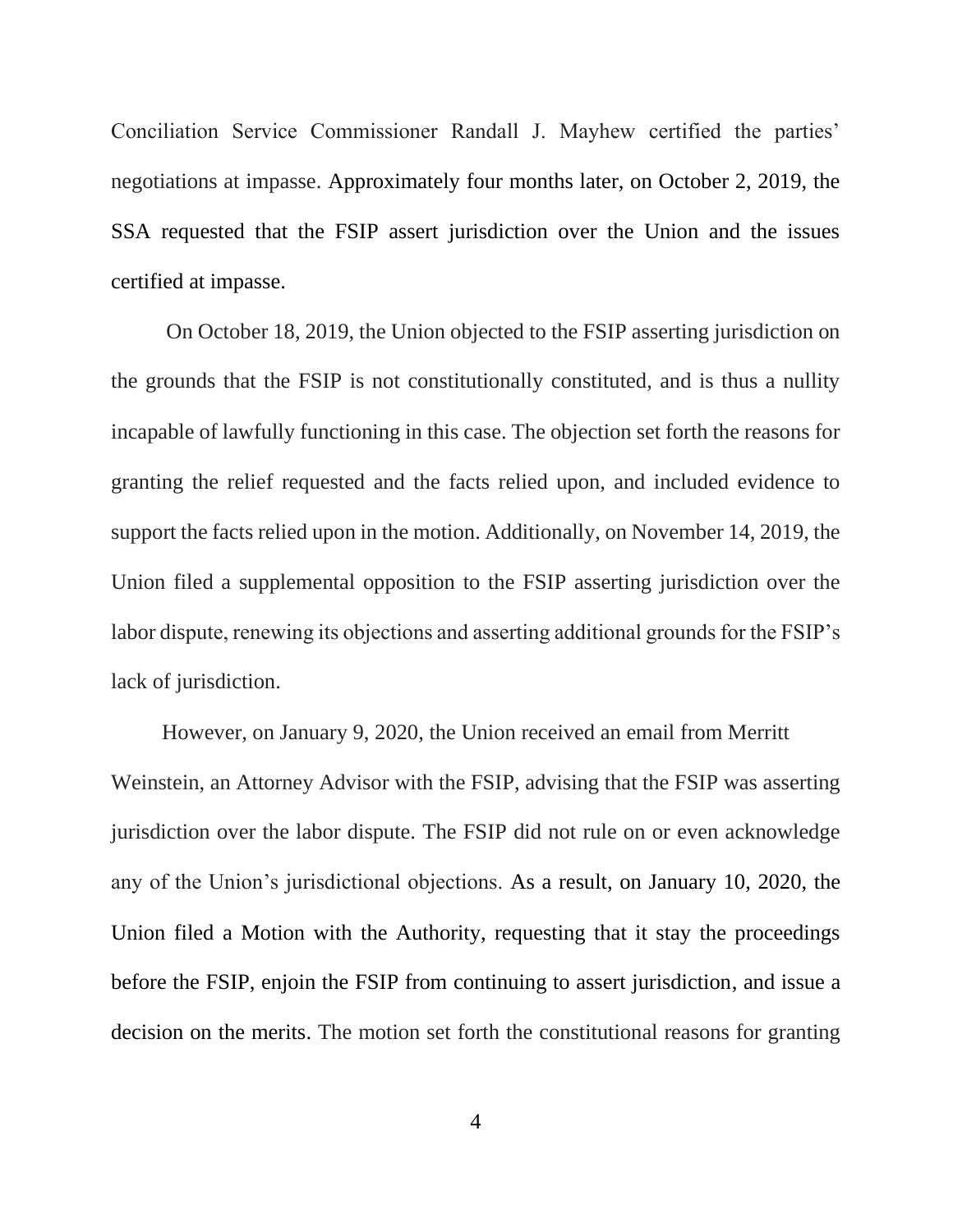the relief requested, the authority for granting the relief requested, the facts relied upon, as well as the evidence to support the facts relied upon in the motion.

On January 13, 2020, the Union requested that the Executive Director of the FSIP stay the FSIP from taking any further actions in the case until the Authority ruled on the Union's Motion. Neither the Executive Director nor the FISP responded. Instead, on January 16, 2020, the FSIP advised the Union that the FSIP will retain jurisdiction over the Union, despite the Motion for Stay filed with the Authority, and required the Union to submit responsive documents to it under deadline.

On January 17, 2020, the Union filed an Amended Motion with the Authority informing it of the FSIP's continued action in the case and the need for issuance of a temporary stay or an immediate ruling. To date, the Union has not received a response from the Authority on its Motion for Stay or underlying Motion. 1

Under protest, on January 17, 2020 the Union was forced to submit the document ordered by the FSIP, and again asserted the FSIP's lack of jurisdiction. Despite the Union's continued objections and requests for relief, on January 24, 2020, the FSIP issued a formal procedural determination letter to the parties

<sup>1</sup> On January 29, 2020, the SSA filed its "Agency's Motion for Leave to File an Opposition to the Union's Motion for Stay Enjoining the Federal Service Impasses Panel from Asserting Jurisdiction."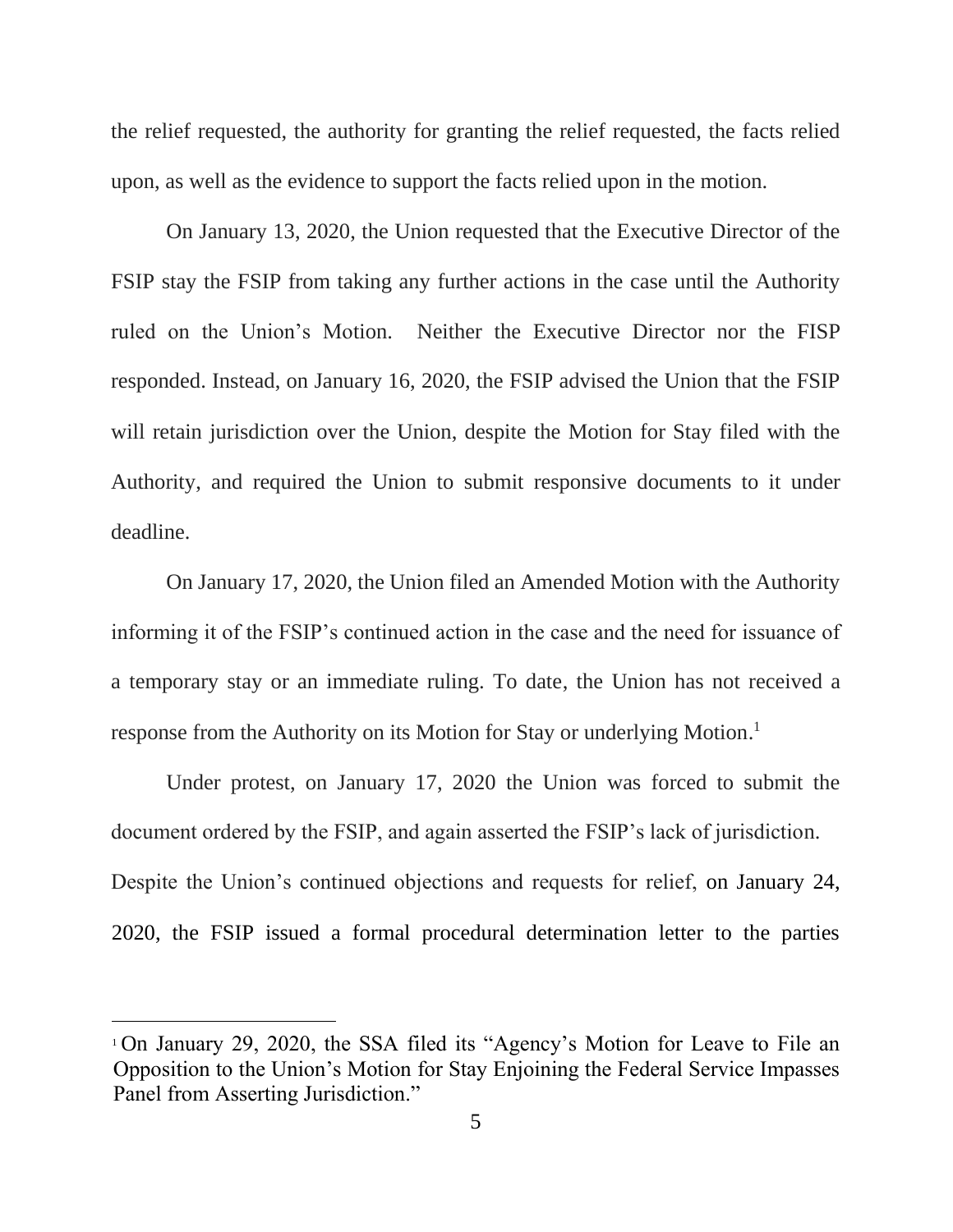officially asserting jurisdiction over eight of the nine articles certified at impasse. The letter did not address any of the jurisdictional arguments raised in opposition by the Union, nor did it address the Union's motion for a stay. Instead, the FSIP ordered the Union to present its final case before it by February 7, 2020.

## **EXHAUSTION OF ADMINISTRATIVE REMEDIES**

The January 24, 2020 decision of the FSIP is the final order on its determination of jurisdiction. The Authority failed to respond to the Union's motions. As a result, it also failed to afford the Union the relief requested. The Authority's failure to act is a constructive denial. The Union will suffer irreparable injury if it is forced to present its case before the FSIP on February 7, 2020 because final decisions of the FSIP on the merits of labor disputes are not subject to direct judicial review absent extraordinary circumstances as defined in *Leedom v. Kyne*, 358 U.S. 184 (1958). Thus, the FSIP's exercise of unlawful jurisdiction would virtually be irreversible.

5 U.S.C. § 7123(a) provides in pertinent part:

Any person aggrieved by any final order of the Authority … may, during the 60-day period beginning on the date on which the order was issued, institute an action for judicial review of the Authority's order in the United States court of appeals in the circuit in which the person resides or transacts business or in the United States Court of Appeals for the District of Columbia.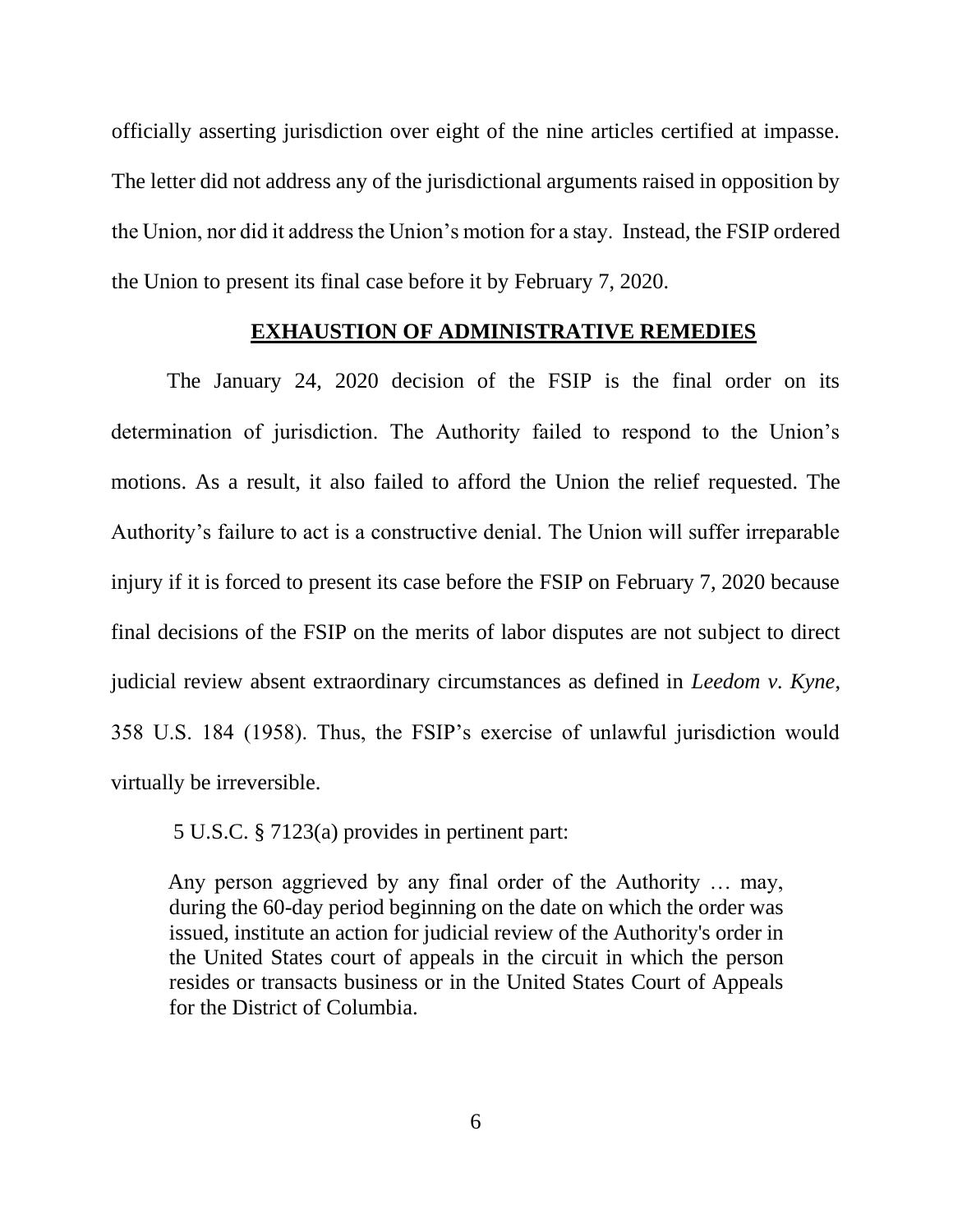Approximately 167 Union members reside or transact business in this Circuit, including counsel for the Petitioner. This case is properly before the Court and the Court has jurisdiction over the parties and subject matter.

## **THIS CONSTITUTIONAL CLAIM IS OUTSIDE THE STATUTORY SCHEME**

Although the Union has exhausted all administrative remedies, an additional basis for review of the constitutional challenges raised by the Union exists. Put simply, the FSIP's composition and appointments are not the type of claims Congress intended to be reviewed within the statutory scheme requiring exhaustion of administrative remedies. *See Thunder Basin Coal Co.*, 510 U.S. at 212.

For preclusion to apply, the type of claims raised must be "fairly discernible in the statutory scheme." *Id.* at 207. The United States Court of Appeals for the D.C. Circuit has endorsed three "general guideposts useful for channeling the inquiry into whether the particular claims" are of the type Congress intended to be reviewed by the statutory scheme. *Jarkesy v. SEC*, 803 F.3d 9, 17 (D.C. Cir. 2015). Claims "will be found to fall outside of the scope of a special statutory scheme in only limited circumstances, when (1) a finding of preclusion might foreclose all meaningful judicial review; (2) the claim[s] [are] wholly collateral to the statutory review provisions; and (3) the claims are beyond the expertise of the agency." *Arch*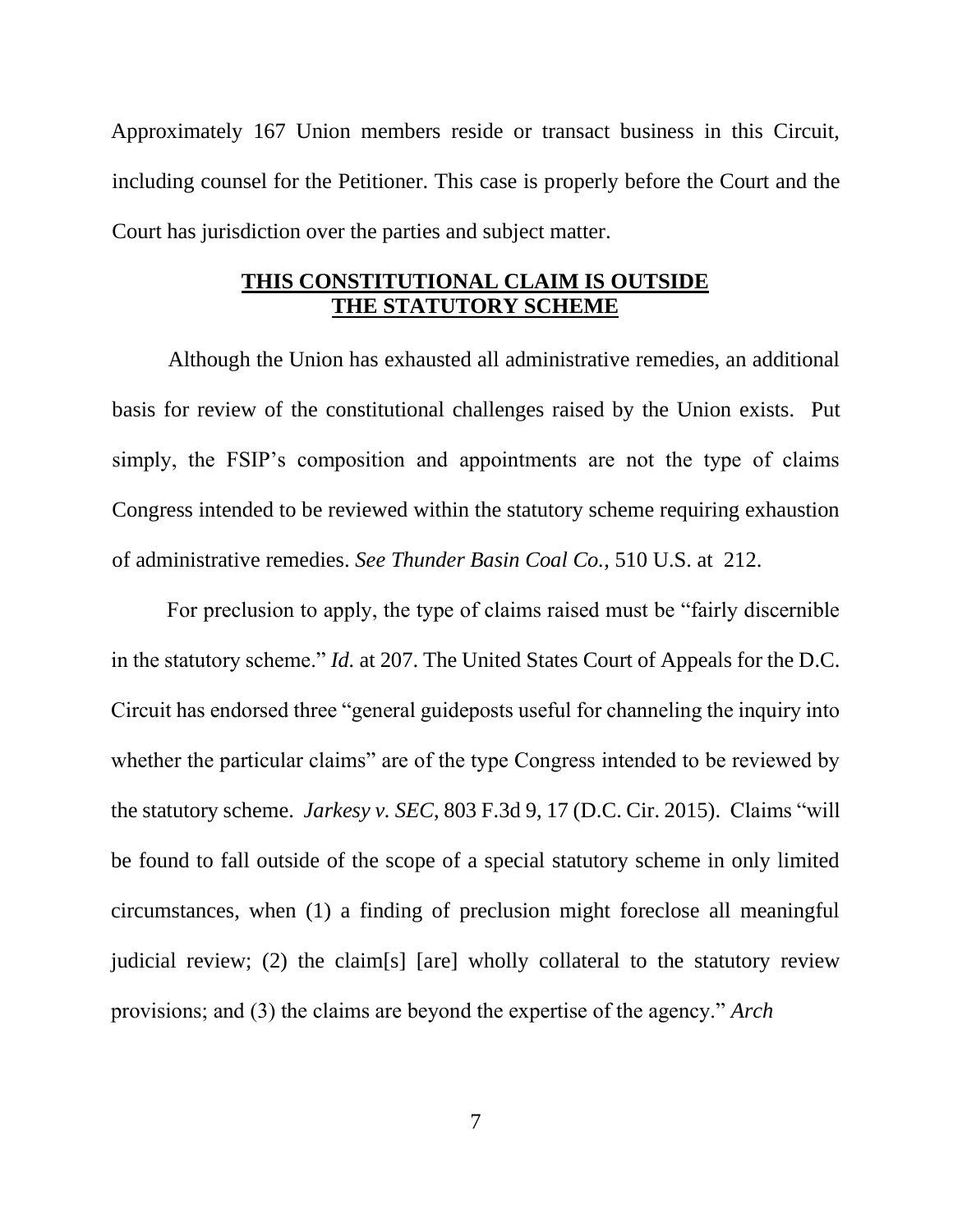*Coal, Inc. v. Acosta*, 888 F.3d 493, 500 (D.C. Cir. 2018) (citing *Free Enterprise Fund v. Public Company Accounting Oversight Board*, 561 U.S. 477, 489 (2010); *Thunder Basin*, 510 U.S. at 212–13).

Here, all three guideposts show the Union's claims are not of the type Congress intended to be reviewed by the statute. A finding of preclusion would most certainly foreclose all meaningful judicial review. The Union raises constitutional claims objecting to the very existence of the FSIP itself and whether the current method of appointment of the panel members violates the Appointments Clause. These claims are wholly collateral to any FSIP orders or other labor management decisions from which review might be sought. *See Free Enterprise*, 561 U.S. at 490. Furthermore, these constitutional claims are outside the FSIP's competence and expertise. *See id*.

 The nature of the Union's claims against the FSIP are similar to those the Supreme Court found outside the statutory scheme in *Free Enterprise*. *See Free Enterprise*, 561 U.S. at 490. Like the plaintiffs in *Free Enterprise'*s "object[ion] to the Board's existence," the Union challenges the lawful existence of the Panel and, thus its authority. *See id*. In accordance with the Supreme Court's holding in *Free Enterprise*, this Court has jurisdiction to hear the Union's claims.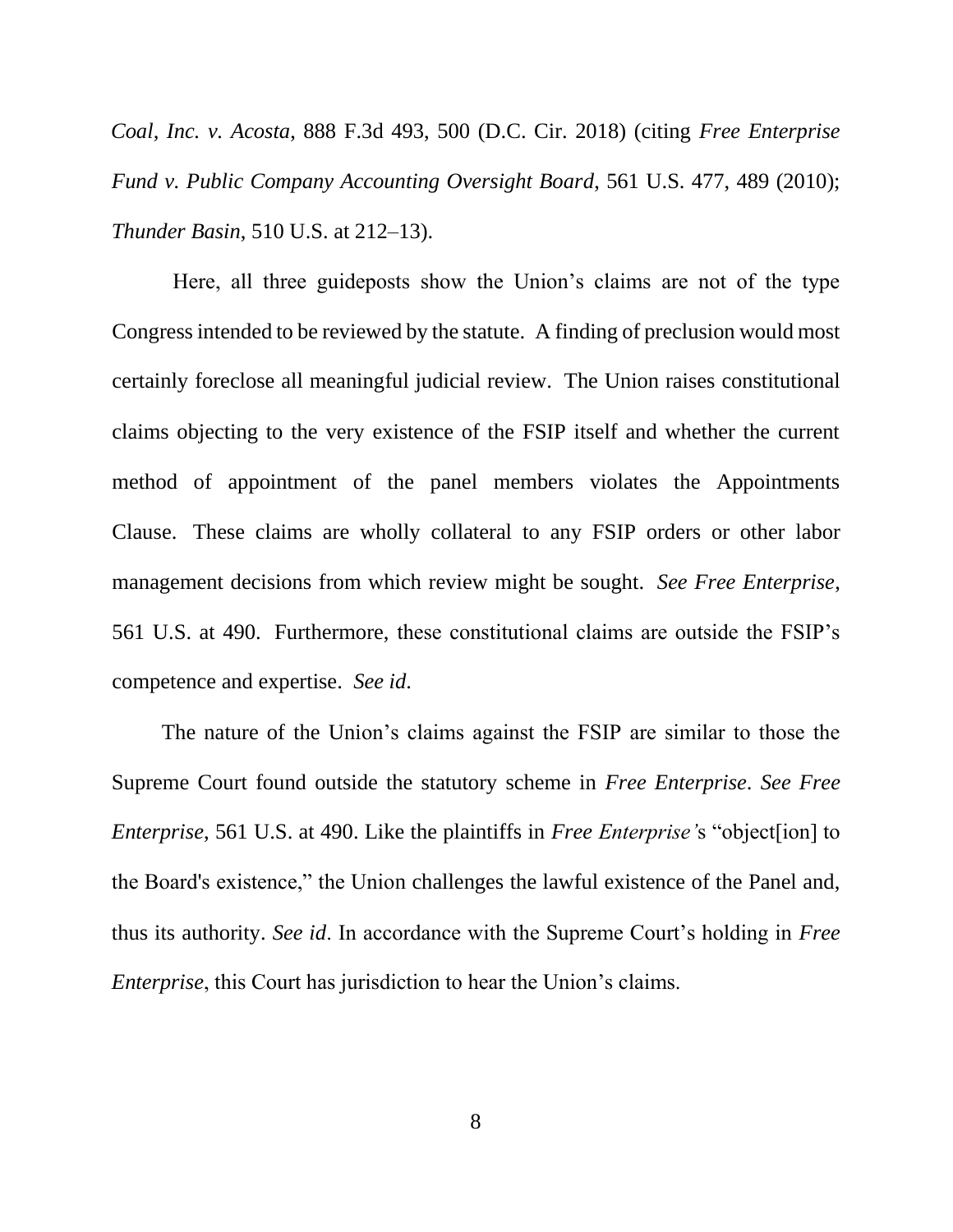#### **QUESTIONS PRESENTED**

The Union specifically seeks judicial review of the following questions:

- 1. Are the panel members of the Federal Service Impasses Panel principal officers pursuant to Article II, Section 2, Clause 2 of the Constitution of the United States?
- 2. If so, does 5 U.S.C. §7119 violate Article II, Section 2, Clause 2 of the Constitution of the United States by failing to require that the President's nomination of the members of the Federal Service Impasses Panel be made with the advice and consent of the Senate?
- 3. If so, can the Federal Service Impasses Panel, as currently constituted, constitutionally exercise jurisdiction over the Union's labor dispute with the Social Security Administration?

### **DISCLOSURE OF CORPORATE AFFILIATIONS**

The Association of Administrative Law Judges, Judicial Council 1, is a local union of the International Federation of Professional and Technical Engineers, which is a member of the American Federation of Labor and Congress of Industrial Organizations, a voluntary federation of fifty-five national and international labor unions.

#### **RELIEF REQUESTED**

The Association of Administrative Law Judges seeks an opinion from this Court holding that the panel members of the Federal Service Impasses Panel are